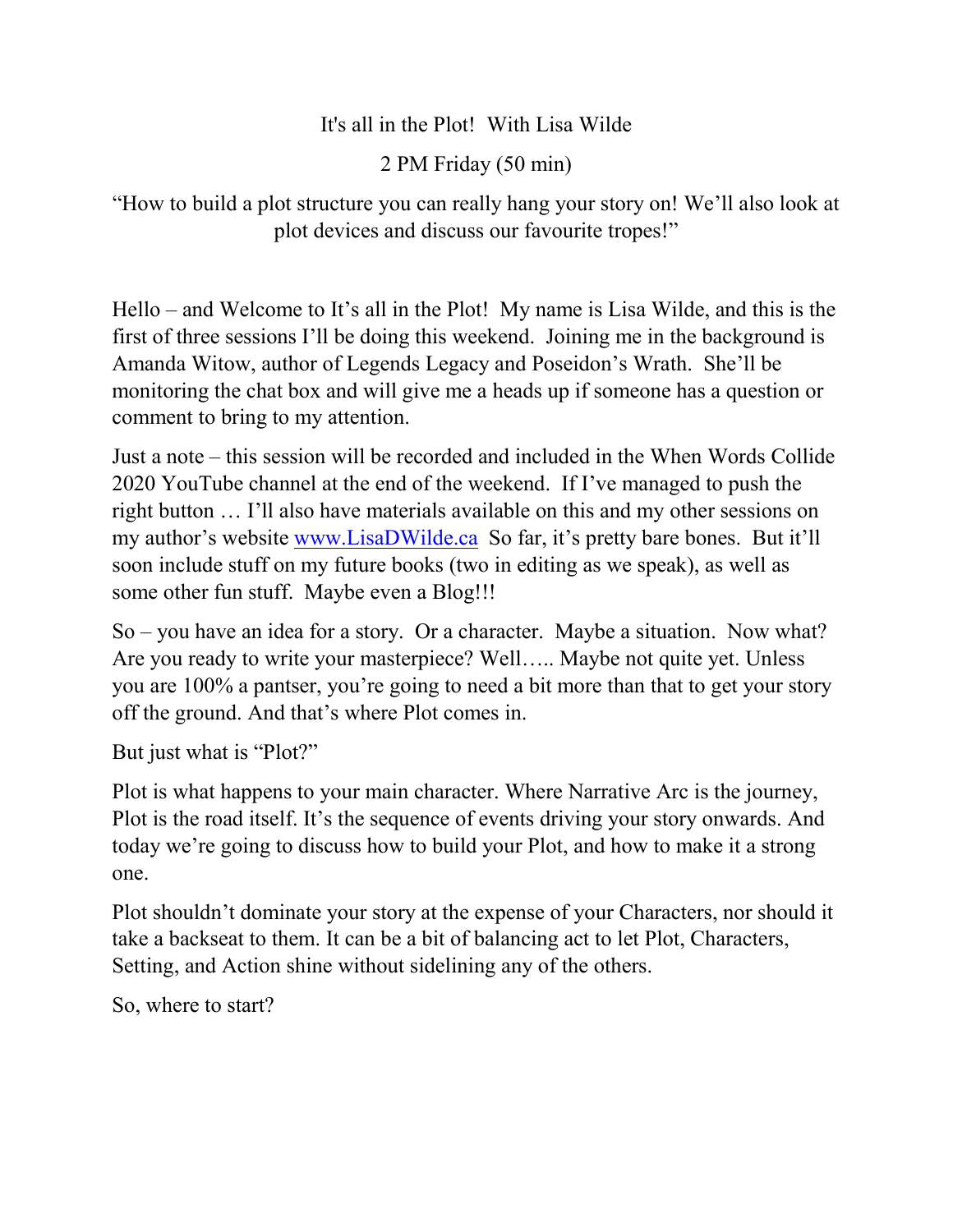Let's start with your Story. Ask yourself two questions:

- 1) What happens?
- 2) What does it mean?

What *happens* is your Plot. What it *means* is your Theme. Trying to answer these two questions at this early stage probably isn't going to give you fully developed answers yet, but they should start your brain bubbling and brewing. So let's move on, and see how we build a plot structure from just the bare bones of an idea.

Structure is the scaffolding you build the story on, and I'll go into it in more detail in a bit. But first – we are going to look at taking that idea you've started with, and looking at how to develop each element that goes into the development of your story and your plot. So how do we do that?

When turning an idea into a full-blown Plot, every writer will have a potentially different process. And technically, there isn't a single element you need to start with. Start with whatever feels natural to you. In no particular order, these are the important elements of your story that need to be developed as part of the process of developing your Plot, and your Story itself.

- 1) Main Character
- 2) Antagonistic Force
- 3) Overall Goal
- 4) Motivations & Consequences
- 5) The Beginning Situation
- 6) The Mid-Point
- 7) The Ending Situation

And remember:

"Make your characters want something right away even if it's only a glass of water. Characters paralyzed by the meaninglessness of modern life still have to drink water from time to time."

― Kurt Vonnegut

# Main Character

The hero or heroine. The star. The protagonist. Whatever you call them, they are the person, alien, animal, or plant the story revolves around. In this way, they are,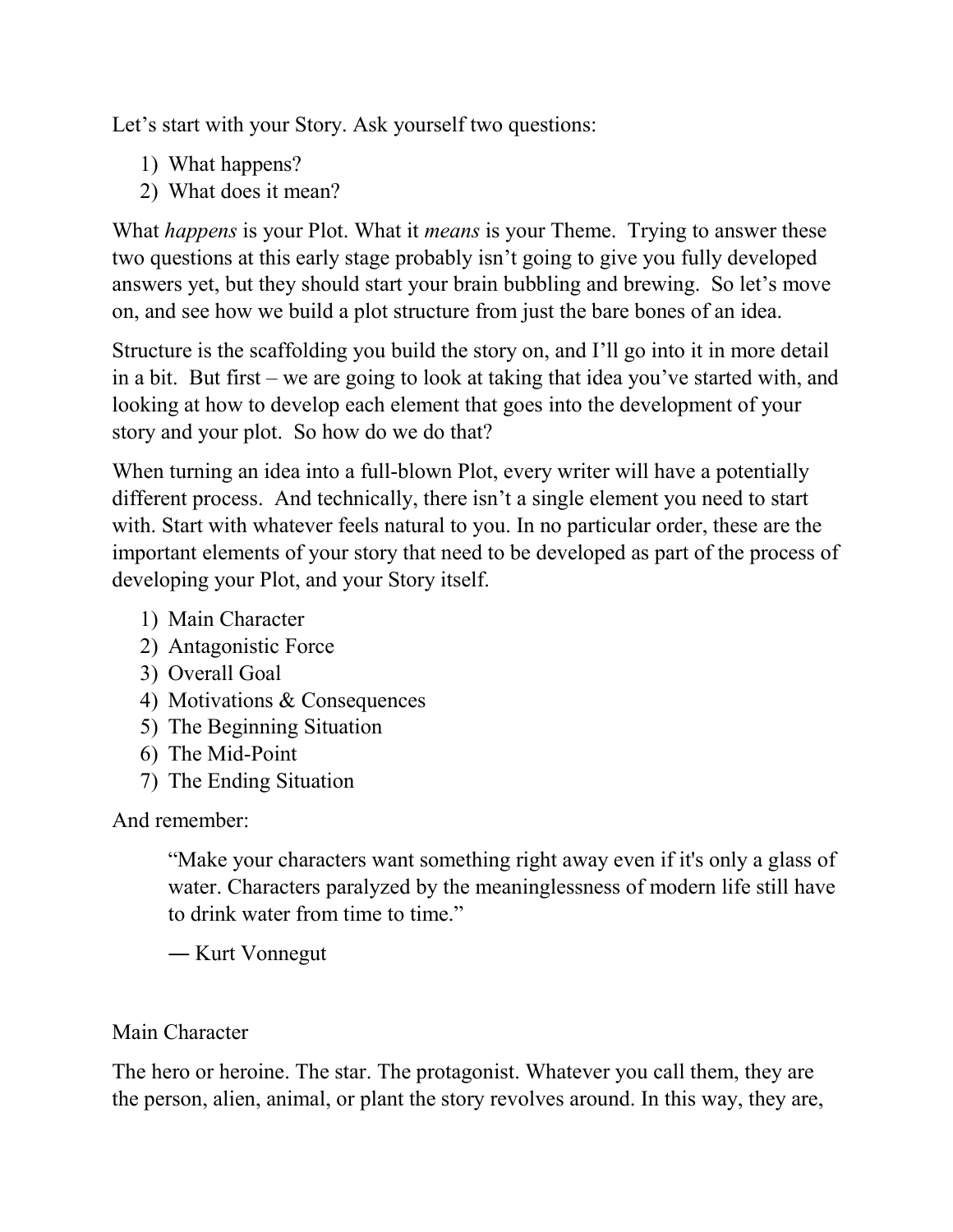in fact, the centre of their universe. Now, today we won't be touching on stories with multiple point-of-view characters, but rest assured, the process of figuring out your Plot is the same, even if your Main Character is one of many.

So if you don't already have your Main Character, think of who you would want to follow through the upcoming journey you are beginning to envision. Maybe they're about to have their world turned completely upside down—in which case, you can extrapolate the kind of person they are—or maybe they're your idealized self in a trench coat. Doesn't matter. This is your character's starting point. But your character design shouldn't stop here.

You should think about who they are, not just in terms of what they look like and what they do, but in terms of their wants, fears, and dreams. If this was the spark to get your story started, then you probably already know a lot of this. If it wasn't, then you need to think about how these internal factors are going to interact with the world around them. Think of it like an iceberg – only a small portion is above the surface for everyone to see. But there's so much more beneath the surface …

A shy character is going to see and move through the world in a very different way from an outgoing one. But what if the shy character's dream job requires them to give public speeches? What if the outgoing one becomes a viral meme, and not for a good reason? Not all "shy" characters are going to act the same, and neither will all "outgoing" ones.

There are many lists of questions and prompts to help writers flesh out their characters. They may or may not work for you, and having all the details of a character written out may or may not help. Regardless of how much you write down, you do need to have a firm grasp on where your character is starting, and a rough idea of what you want their ending self to be. A 100% pantser might reject that concept, and that's OK to! Your process is what it is  $-$  don't fight it just to conform to something you read or heard.

At the very least, imagine what an average day looks like for them. When do they wake up? What do they eat, if anything, for breakfast? Where do they go? What do they do? Who do they speak with? Etc., etc.

This image of your character is important because it's them before your story gets started. And if your character's arc includes change or reversals by the end of the story, you need to show what they were like before that happens.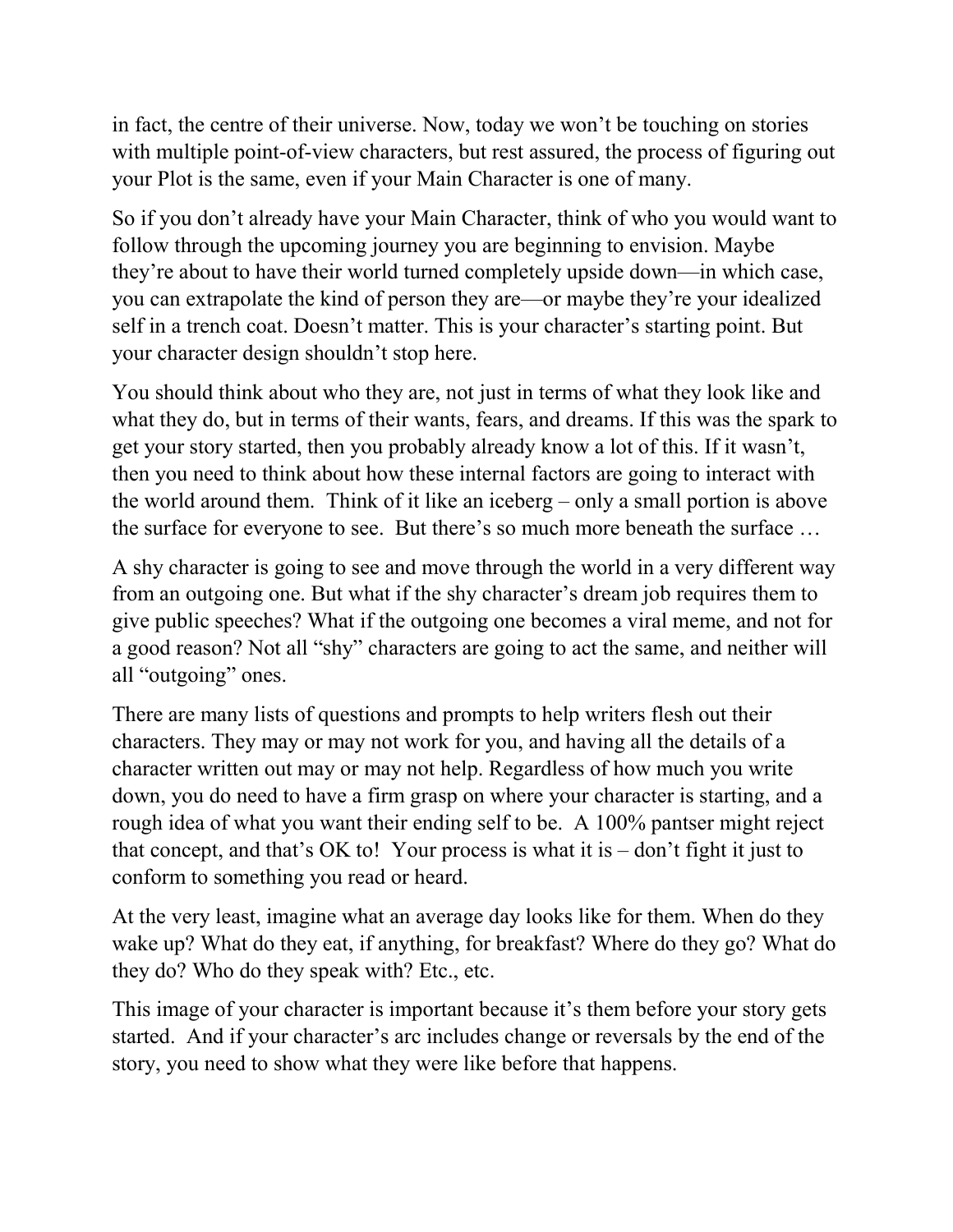Antagonistic Force

Someone, or something, is opposing your Main Character. It could be another character, the voice inside their head, the weather, their society, or some intangible force, like Fate or Death.

One of the main driving forces of any Plot is the Conflict. The opposing needs or wants of the Main Character and their Antagonistic Force. There are six general types of Conflict, which means there are six general types of Antagonistic Forces.

Person, Self, Nature, Society, Technology, and Supernatural.

- 1) Person vs Person is any conflict between two characters, whether they are friends, enemies, family, or strangers.
- 2) Person vs Self is any internal conflict, such as a desire for a relationship paired with a fear of being hurt.
- 3) Person vs Nature is a conflict between the Main Character and their environment. The go-to for this type of conflict is a natural disaster, but it could also be trying to life in the wilderness, or exploring some new world.
- 4) Person vs Society is a struggle between what the Main Character is, wants, or needs, and what their local community (whether that's a neighbourhood, city, or country) says is acceptable or expected.
- 5) Person vs Technology is usually a combination of Self and Society, where the conflict is intrinsically tied to scientific discovery, advancement, and development.
- 6) Person vs Supernatural is any conflict in which the opposing force is otherworldly. Ghosts, Wizards, Gods, Destiny, or a sentient Universe.

Many stories include multiple forms of conflict—combining any external conflict with an internal one is very common—but each story needs to have a single, focal conflict. This is the Antagonistic Force. It's the driving force behind the Plot.

Which brings us to…

# Overall Goal

With a Main Character and an Antagonistic Force detailed, we can think about what the overall goal is. Which isn't to say the overall goal can't be your story spark, or that you can't decide on it before the working out details on your main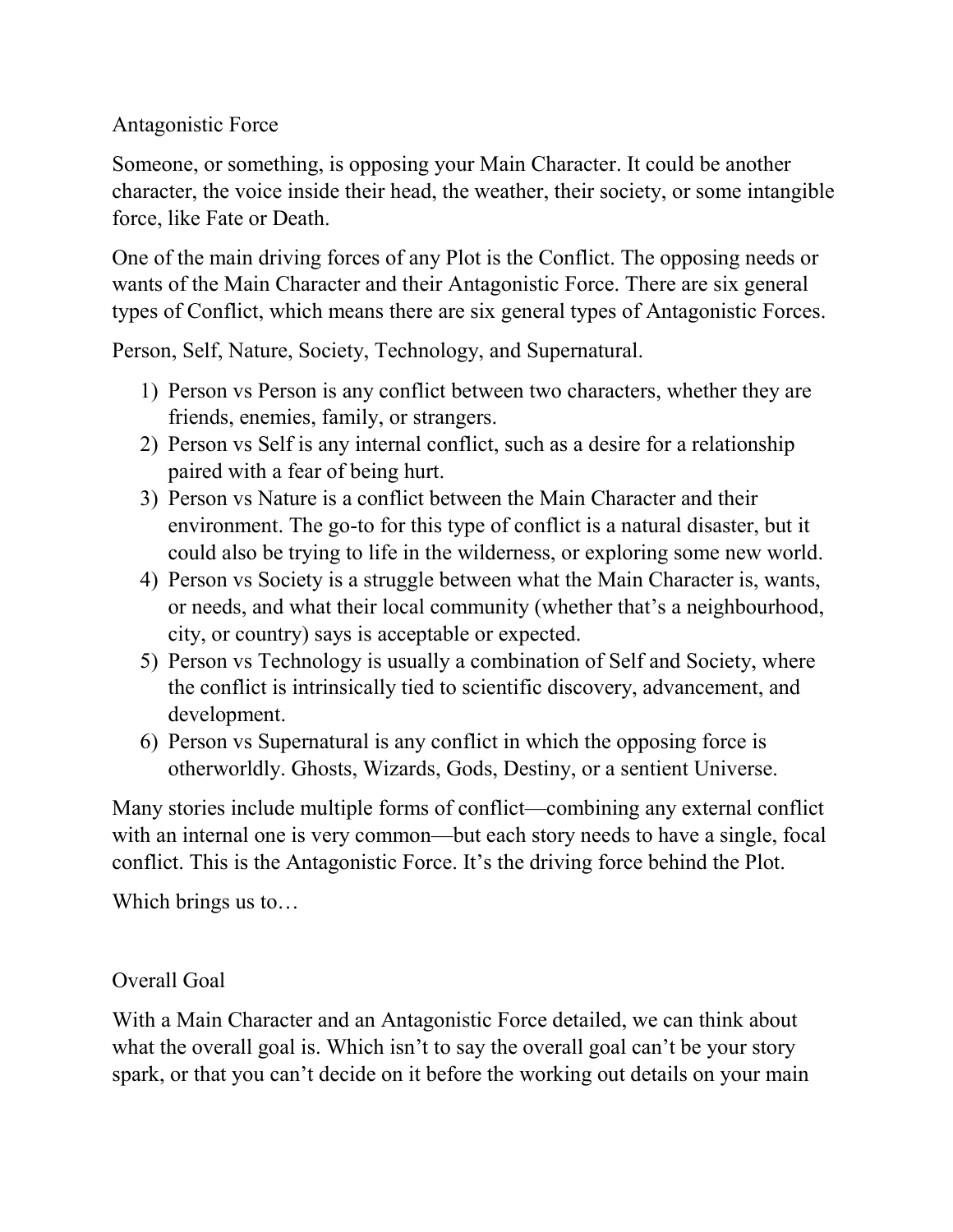character and/or your antagonistic force, but most people find it far easier to shape the goal once they know who the main players in the story will be.

While every character will have *a* goal, *The* Goal, is where the Main Character and Antagonistic Force clash. In a sense, the Goal is the driving force behind the Plot.

Every obstacle, side-quest, complication, success, and frustration need to tie in to the Overall Goal in some way. Without this connection, we end up with a weak Plot or even no Plot at all!

You don't need to state how these story elements connect to the Overall Goal, but you do need to know it. How will pursuing a seemingly random task of browsing through a pop-up market impact the Overall Goal? Will the Main Character miss some time sensitive event? Will they find something or meet someone who can help them achieve their goal? Knowing how it affects things will help keep you from getting lost in the weeds as you write or outline.

Motivations and Consequences

The second big thing a story needs is Motivation and a Consequence tied to the Overall Goal. Combined, this sums up your Story Arc. How the story moves along based on those elements is your Plot.

In the most basic terms, Motivation is *why* your Main Character needs to embark on the journey ahead of them. Consequence is what will happen if your Main Character refuses their Call-to-Action, or fails at achieving it.

Based on the Kurt Vonnegut quote from before, if you have a character whose Overall Goal is to obtain a drink of water, the Motivation could be as simple as "they are thirsty." You can, of course, make it more complicated. Maybe the water is for someone else, a pet, or their beloved bonsai tree. But it is what they need.

Then, the Consequence could be "they remain thirsty," or even "they die of thirst." The severity of the Consequence needs to be high enough for the reader to feel tension—they need to want the Main Character to succeed—but it also needs to feel reasonable. A character dying of thirst in their living room doesn't seem believable, but one dying of thirst after getting lost on a hike does.

Similarly, Motivation needs to be believable—though most readers are a bit more forgiving of slightly outlandish Motivations. Remember when you thought about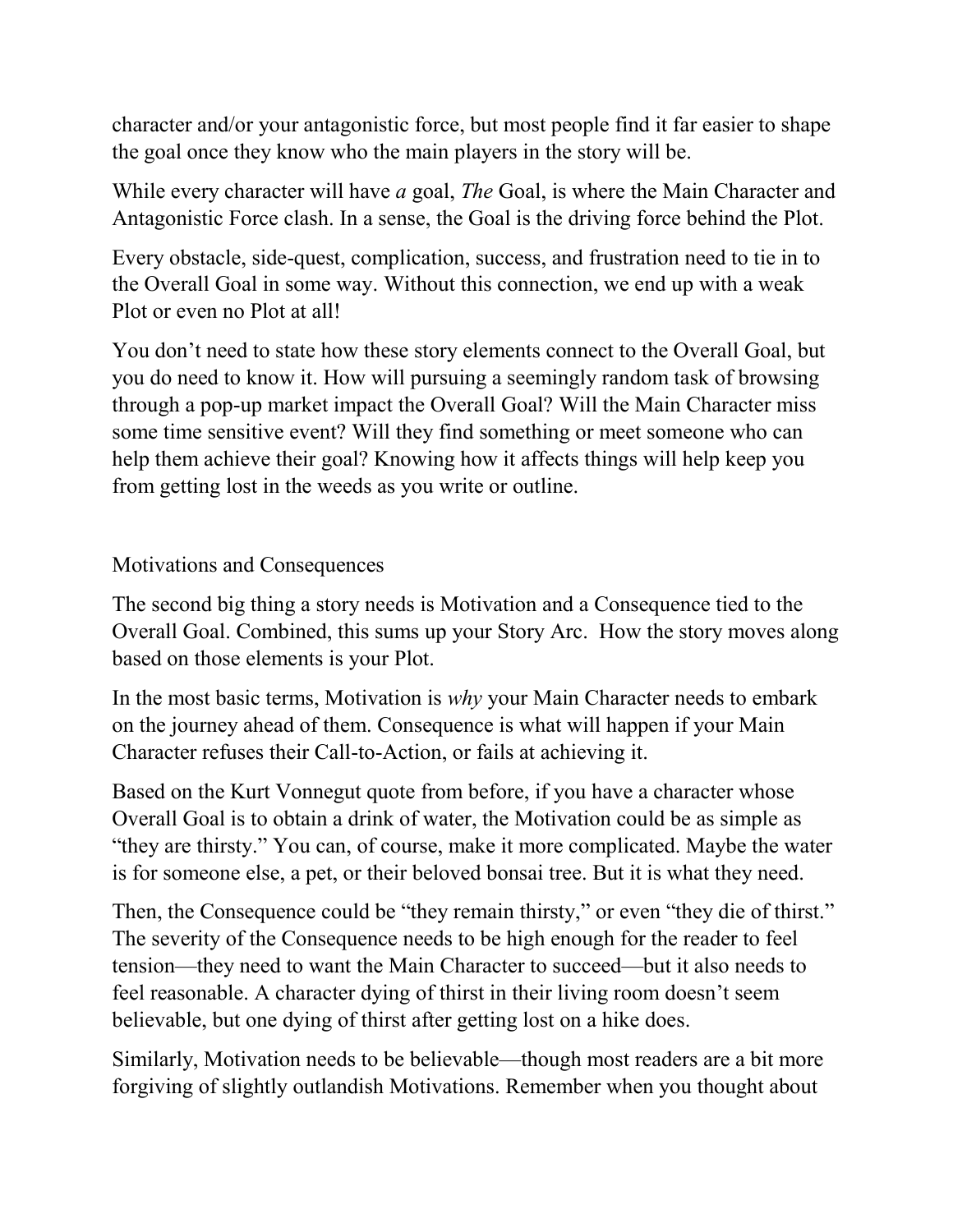your Main Character's wants, fears, and dreams? That'll help you figure out what is, and isn't, a believable Motivation.

#### The Beginning Situation

These last couple points might seem to be less important for the Plot, but they're actually quite necessary. Without them, your Plot will seem detached. Imagine if you had your thirsty character sitting on their living room couch, then all of a sudden they were in the middle of a desert. The Motivation, Consequence, and Overall Goal make sense in connection with each other, but not with how the character started. Without a strong connection to the Beginning Situation, the Plot can feel arbitrary and pointless—no matter how compelling the Motivation, Consequence, and Goal.

Your Beginning Situation can be anywhere from a paragraph to the first chapter of your story, but it is the introduction to of all the Plot Elements we've already discussed. It links the reader to the Main Character, it makes the reader empathize with their Motivation and Overall Goal, and it makes the reader scared of the Consequence. It grounds the story. This isn't necessarily the Inciting Incident that many Plot Structure diagrams talk about – you still need that, but it's a separate thing entirely. (The Inciting Incident is what happens or happened that precedes the character embarking on their journey. It's usually the catalyst for why the character goes on that journey as well. The Beginning Situation is where your story opens).

# The Mid-Point

The Mid-Point is an important element because it is where you begin to weave all the disparate threads together. By the Mid-Point of the story, the reader should have a good idea of how the story will end. Despite visual media's current obsession with twist endings no-one saw coming, it is incredibly frustrating to readers to have an Ending Situation not tied to everything that came before. The Mid-Point is where you make a promise to the reader that there will be a logical conclusion. It's where the Overall Goal is finally on the horizon.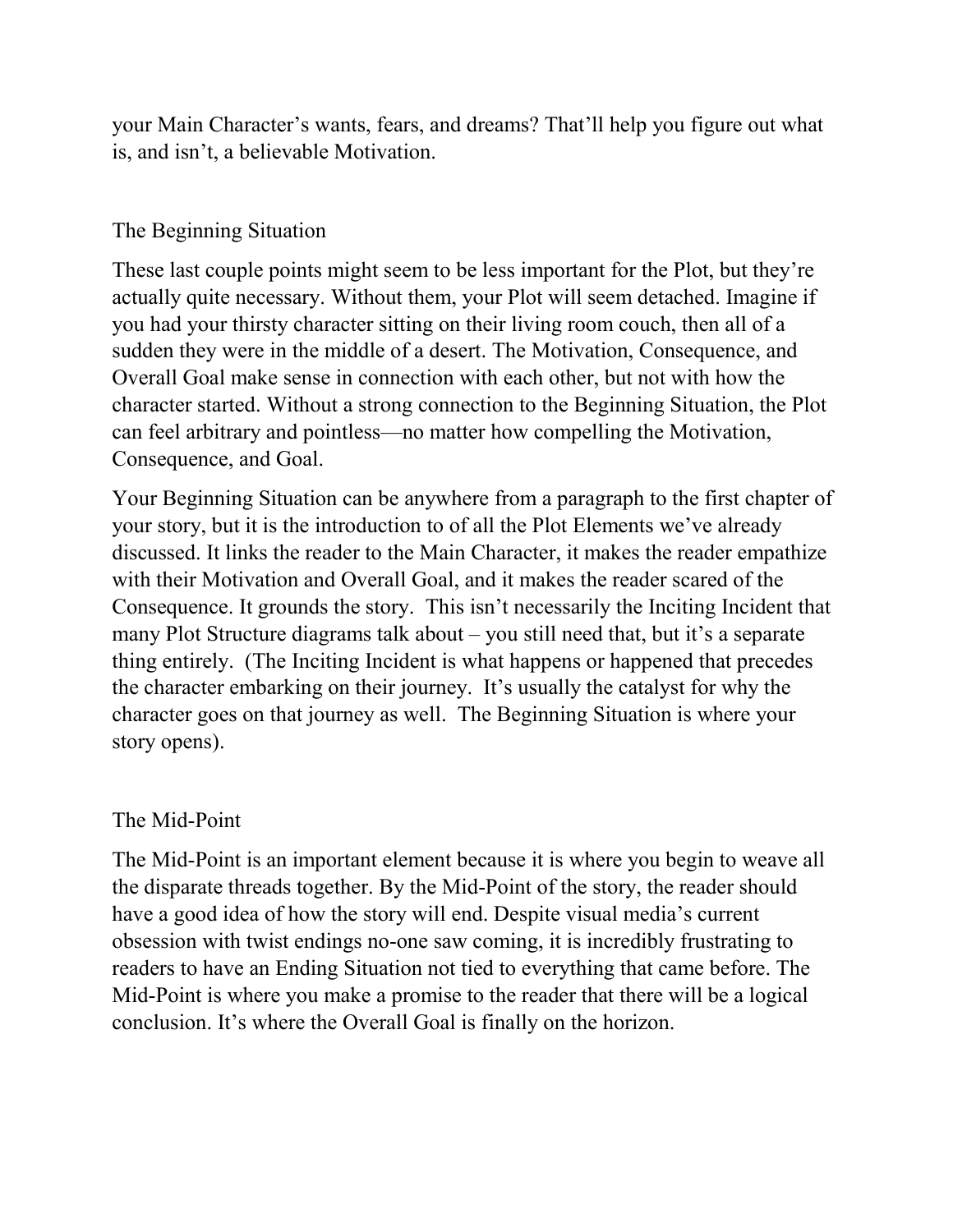The Ending Situation

Now, all of this isn't to say you can't have a twist ending, but genuine twist endings are rewards for people who reread, or re-watch, a story unfold. There need to be hints, clues, foreshadowing, and a basis for the twist that makes a reader slap their forehead and ask, "How did I miss that?!"

Meaning a twist ending has the exact same requirements as a regular one.

It needs to make logical sense. It needs to provide a release of tension. It needs to resolve most, if not all, of the goals (little g) as well as the Overall Goal. It needs to show the reader what the Main Character's life will be like going forward. Will life go back to the way it was? What has changed? How has the character changed? Do any changes cause new tension? Will the character need a re-adjustment period?

These questions should also be answered, and can be especially important for books which are part of a series as it helps set-up the next story.

With all of that figured out, you've got yourself the beginning of a strong Plot and, very possibly, the beginning of an outline.

What about Plot Structure, Plot Devices, and Tropes? And how do they make our overall Plot, and Story, stronger?

Plot Structure is the scaffolding for your Plot. You lay your Plot along the structure to help you figure out pacing and where you can add in any secondary goals you want to include without drowning out the Overall Goal.

Thank you to Kristina Stanley, of Fictionary, who put this next bit on Structure together. I couldn't improve on how she put it, so I didn't even try! She's got lots of helpful and witty suggestions on becoming a better writer – check her out! But after we're done here!

Most of us are familiar with the three-act story structure in terms of a [story arc.](https://prowritingaid.com/art/320/Are-You-Ready-to-Draft-Your-Story-Arc-.aspx) The story arc has been around for over 2,000 years. It's a proven form that keeps readers engaged, but it's not about being formulaic: the story and the imagination behind it are unique to you.

A powerful story contains key plot events. To create a story readers love, these events must happen at the right time.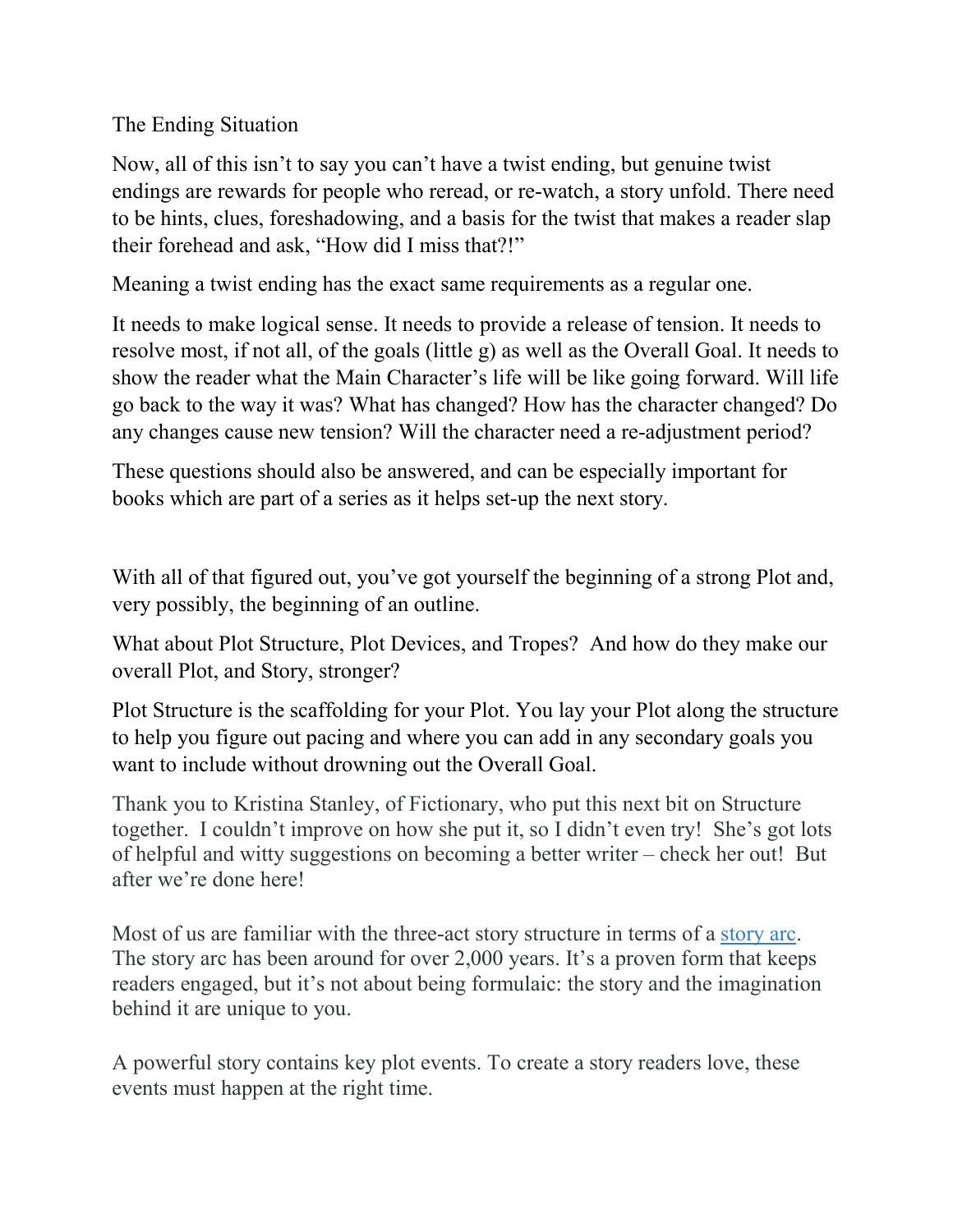Once you have the plot in the form of an outline or a first draft, you can work out how your plot is going to fit on the story arc, then you can make sure you create the story you want to tell.

# **After you know the plot, you'll work on rearranging the events, creating the structure of the story.**

The story arc is made up of the Inciting Incident, Plot Point One, the Midpoint, Plot Point Two, the Climax, and the Resolution.

Let's demonstrate a story arc in terms of the artist writing a novel.

**Inciting Incident**: You've been living your life, but something just isn't right. AND THEN…your brain tells you that you need to write a story. You don't know yet how hard this is going to be, but your world has changed, and you're going to roll with it. So here's the problem. How are you going to write 80,000 to 100,000 words and get people to like it? This happens before 15% of your total work count.

**Plot Point One**: You've written 20,000 words or so, spent hours doing this, and there is no turning back. You've invested emotion, time, brainpower, and you won't give up. This happens between 20% and 30% of your total work count.

**Midpoint**: You've made it halfway. Now you really get working. Everything you have is going into the story. This is where you figure how hard it is to write a novel, but you're determined to solve the problem. You're proactive in your writing, but you still make mistakes. You guessed it… this happens right around 50% into your story.

**Plot Point Two**: Your structure is a mess. Everything you've written since the middle is making it difficult to bring the story together. You don't know how to end the story, but you know you must work hard to finish or you'll lose the whole story — and maybe a little part of yourself, too. The happens between 70% and 80% of your total work count.

**Climax**: You are going to overcome your demons and finish the story. Your adrenaline is rushing. You've got this. You just have to fight your way through.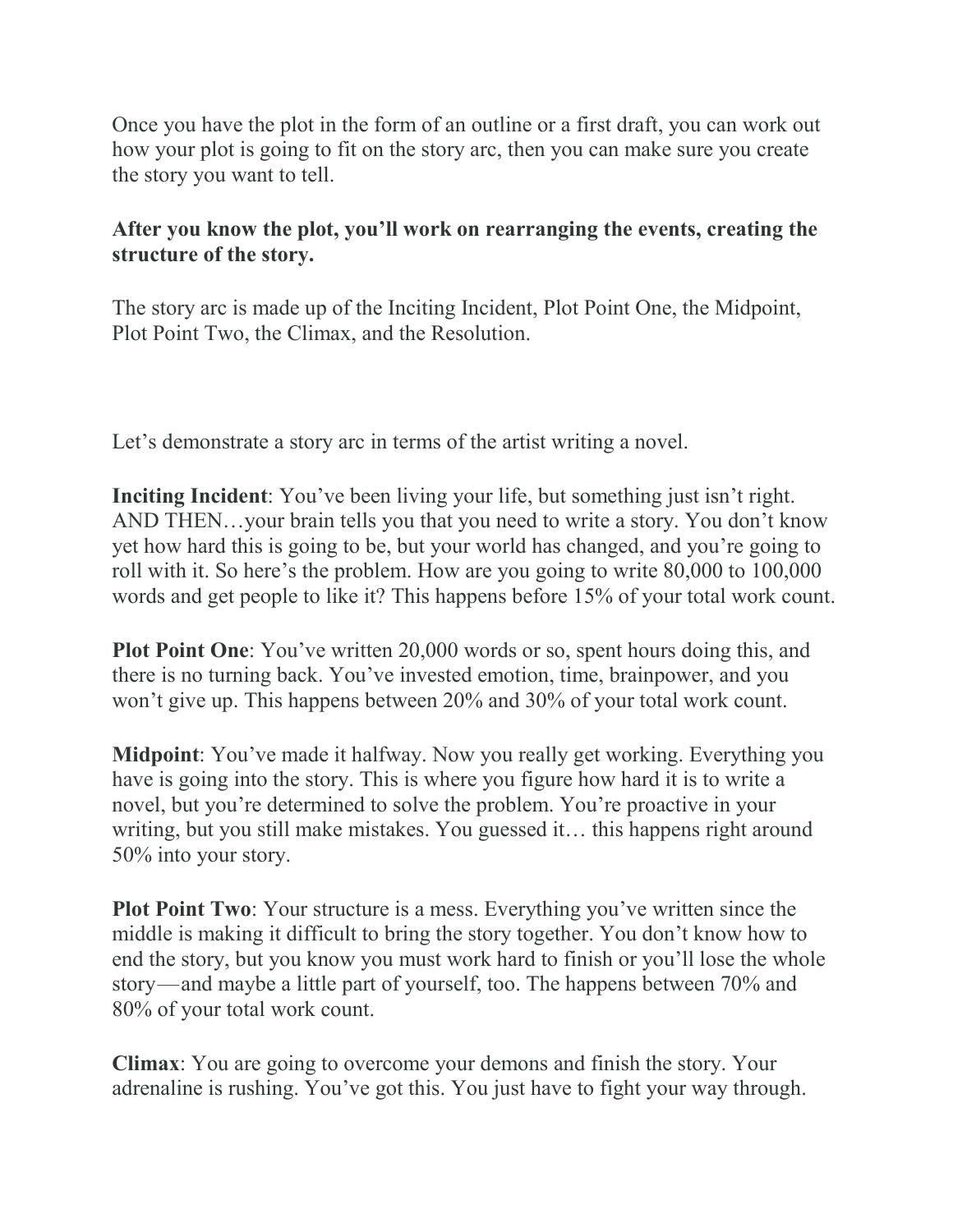You're almost at the word count you need, and you've solved your problem. This happens between 85% and 95% of your total word count.

**Resolution**: You've changed from a would-be writer to an author. The hard work was worth it. There may even be a part of you that's looking forward to writing the next book.

You can use the key scenes to analyze your plot and determine if you have each scene in the right place. You'll have noticed there is a range for the placement of each event, so don't get stressed if you're not exact. You'll come back to these later and check the scene placement after you've worked on the final step.

Once again, thank you to Kristina!

If you are a Plotter kind of writer, you will want to lay out your Plot Structure before you start writing, jotting down all the plot points – major and minor. If you are a Pantser, you can do this after you have finished your first draft. Now - what is a Plot Point? This is an event that takes the story and swings it in another direction. It has to be something that forces the protagonist to stop and change direction (not necessarily literally!) A complication can be a plot point, but not necessarily. The complication could and should be something that leads to a plot point. For example – your protagonist's brother is having major life problems. A complication. The plot point is when the protagonist decides to stay and help his brother deal with the mess his life is in. The situation changed from what it was, to something else.

Your Story Arc deals with the overall layout of your story. How it is broken up into chapters and scenes, what is the main conflict and the climax, what will be the final resolution. The Plot is the specific series of events that make up your story. Once you have the big picture (the story arc) worked out, then it's time to start plotting how you go from point A (The Beginning) to Z (The Ending) – ie your Plot. It's the roadmap on your story's journey. And maybe that's a plug for my Sunday session – A Map is Not A Journey …. Or Not.

Plot Devices are the tools you use to progress the story forward. It could be an item, another character, a situation, or coincidence that forces the characters onwards. These types of Plot Devices are the most commonly used and, because of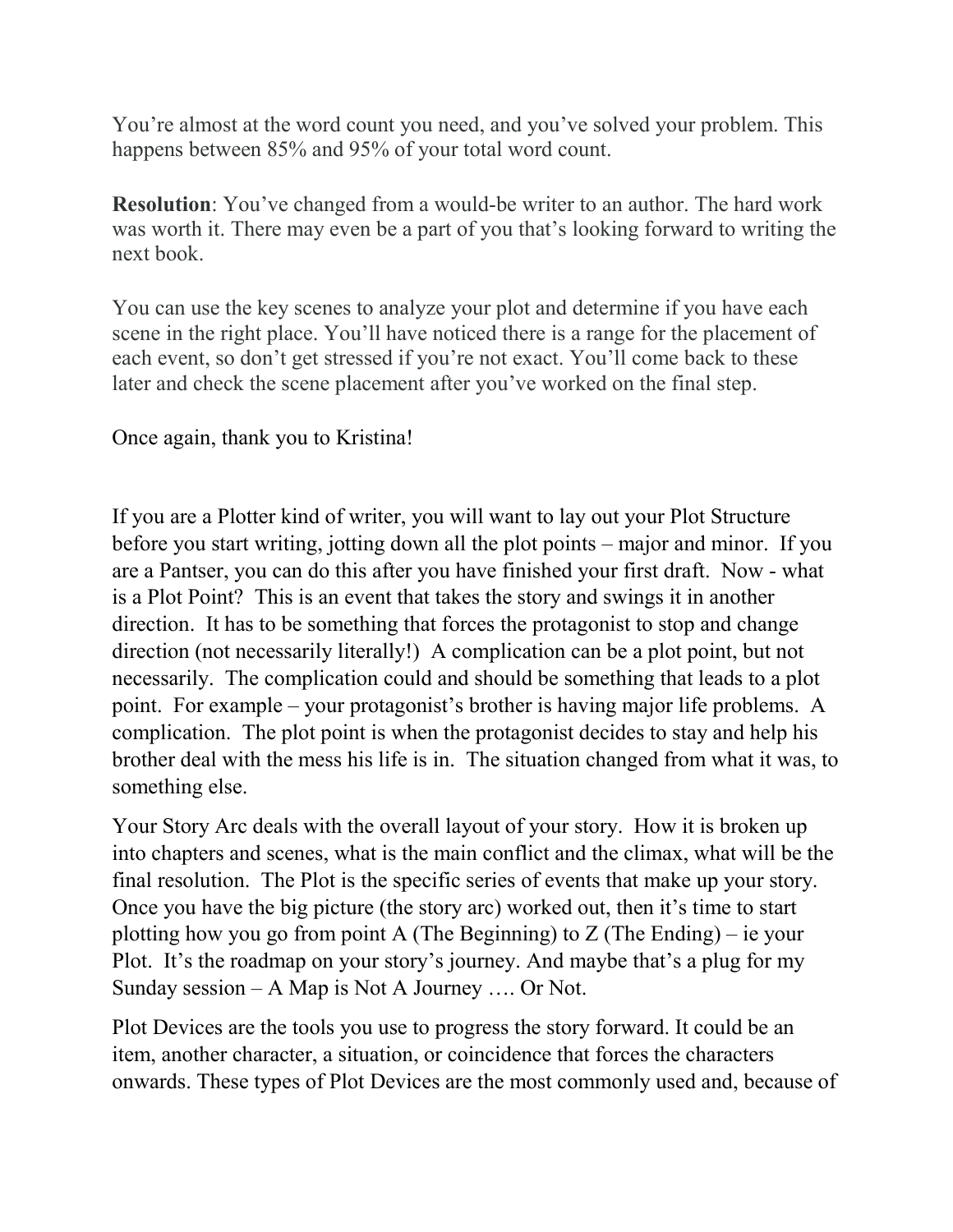this, can seem clichéd to your readers. Whether your readers mind or not will depend largely on how well the Plot Device is incorporated into the story.

A character who shows up exactly once in the story to declare that the item the Main Character needs to achieve their Overall Goal is at a specific location is *not* a good use of a Plot Device.

A character who crosses paths with the Main Character several times throughout the story and shares gossip each time, but whose gossip is only helpful to the Overall Goal a few of those times, *is* a good use of a Plot Device.

Plot Devices can also be internal. They can be the result of a secondary conflict, a realization, or some other change happening to the Main Character that makes them renew their efforts, or change their approach. When a reader says they prefer "Character Driven Plots," this is what they mean. The Main Character, or an important secondary character, is their own Plot Device.

Here is a list of common Plot Devices:

- 1. **Red herring**: A red herring is a [fakeout—](https://www.masterclass.com/articles/what-is-a-red-herring-in-writing-definition-of-red-herring-with-examples)a plot point that appears to be crucial but later proves to be a distraction from material that's actually important. Agatha Christie loaded her whodunit mystery novels with red herrings, and her readers actively looked for them, hoping to spot the frauds among the actually important characters.
- 2. **Plot voucher**: A plot voucher is essentially the opposite of a red herring. It refers to a character or object that is introduced early in a story but does not become critical until later in the story. This follows the [Chekov's](https://www.masterclass.com/articles/writing-101-what-is-chekhovs-gun-learn-how-to-use-chekhovs-gun-in-your-writing) Gun [theory.](https://www.masterclass.com/articles/writing-101-what-is-chekhovs-gun-learn-how-to-use-chekhovs-gun-in-your-writing) The Russian playwright Anton Chekov wrote that people and objects should not be introduced to a story if they will not later play a role in the narrative. Specifically, Chekov believed that if a gun was hanging on the wall in the first scene, at some point that gun would have to go off. A Chekov's gun can provide foreshadowing in thrillers or mystery whodunits.
- 3. **MacGuffin**: Also known as a plot coupon, a [MacGuffin](https://www.masterclass.com/articles/writing-101-what-is-a-macguffin-learn-about-macguffins-in-film-literature-and-popular-culture) is a plot [device](https://www.masterclass.com/articles/writing-101-what-is-a-macguffin-learn-about-macguffins-in-film-literature-and-popular-culture) wherein the characters of the story pursue an object that is ultimately insignificant beyond its ability to move the story forward. The term was popularized by Alfred Hitchcock, who enjoyed putting MacGuffins into his thriller films. In Quentin Tarantino's *Pulp Fiction*, multiple characters obsess over the delivery of a briefcase, though what the briefcase contains is never revealed. J.K. Rowling pays homage to this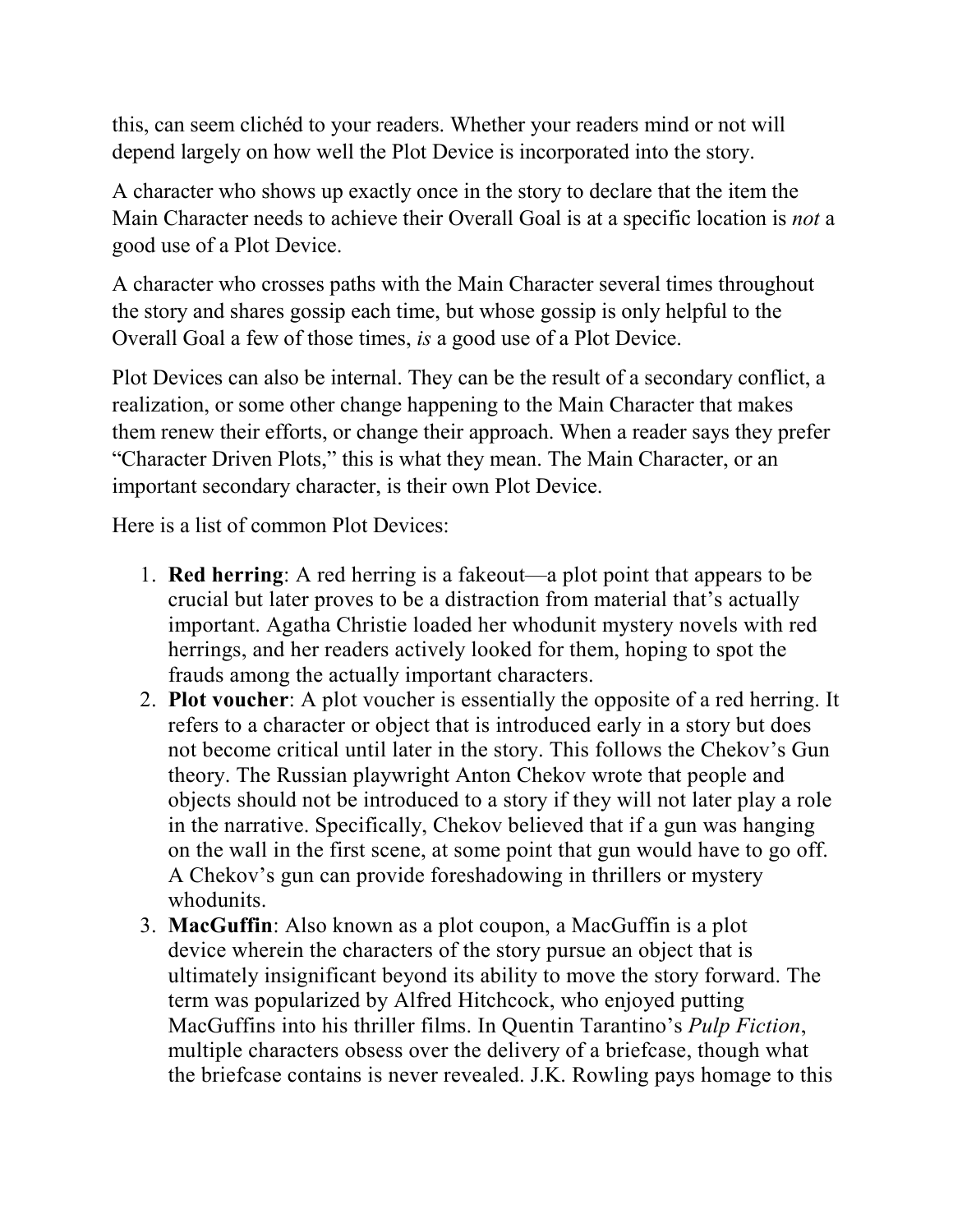in *Harry Potter and the Sorcerer's Stone*, where Harry and Voldemort both seek a stone with magical powers.

- 4. **Love triangle**: A love triangle is a love story involving three characters. Typically two of the characters are both in love with the third. In William Styron's *Sophie's Choice*, both Nathan and Stingo are in love with Sophie, although the story is about so much more than romantic love.
- 5. **Quest**: Like in Homer's *Odyssey*, many of the world's most popular and timeless narratives involve characters on a quest. Indiana Jones is forever on a quest in films like *Raiders of the Lost Ark*, and the Jedi knights embark on one epic quest after another in the *Star Wars* series. These quests drive the narrative, and various [subplots](https://www.masterclass.com/articles/how-to-add-subplots-to-your-story) fall into place around them.
- 6. **Cliffhanger**: A [cliffhanger](https://www.masterclass.com/articles/how-to-write-a-cliffhanger-14-tips-for-writing-page-turning-cliffhangers-with-dan-brown-and-rl-stine) is one of the most commonly used plot [devices](https://www.masterclass.com/articles/how-to-write-a-cliffhanger-14-tips-for-writing-page-turning-cliffhangers-with-dan-brown-and-rl-stine) for good reason. By not resolving an ending, an author keeps their readers yearning for more and certain to come back. Most comic books end each installment on a cliffhanger—often with the hero dangling over a death trap.
- 7. **Deus ex machina**: A deus ex machina is a plot device that connects the loose ends of an entire plot and brings them to resolution. Authors from the Greek tragedian Euripides to Charles Dickens to Stephen King have relied on a deus ex machina to resolve dense dramatic conflicts. In the *Lord of the Rings* trilogy, the wizard Gandalf often functions as a deus ex machina character—able to appear in tense moments to resolve situations that may otherwise seem hopeless. Note that a deus ex machina is often a crutch. A sudden, unearned resolution to a conflict (especially one that egregiously violates the rules of the real world) can literally elicit groans from a dissatisfied audience. So use this plot device with prudence

# **And now, 12 Plot Devices that are considered "bad":**

#### 1. **Love Triangle**

A story about a boy and a girl falling in love seems a bit on the boring side, but the love triangle seems to be done and dusted. We do enjoy a good love story, but this one has been covered way too many times. You can always get [lit review help](https://www.literaturereviewwritingservice.com/write-my-literature-review-with-pleasure/) if you are stuck, but it might just be time to get more creative.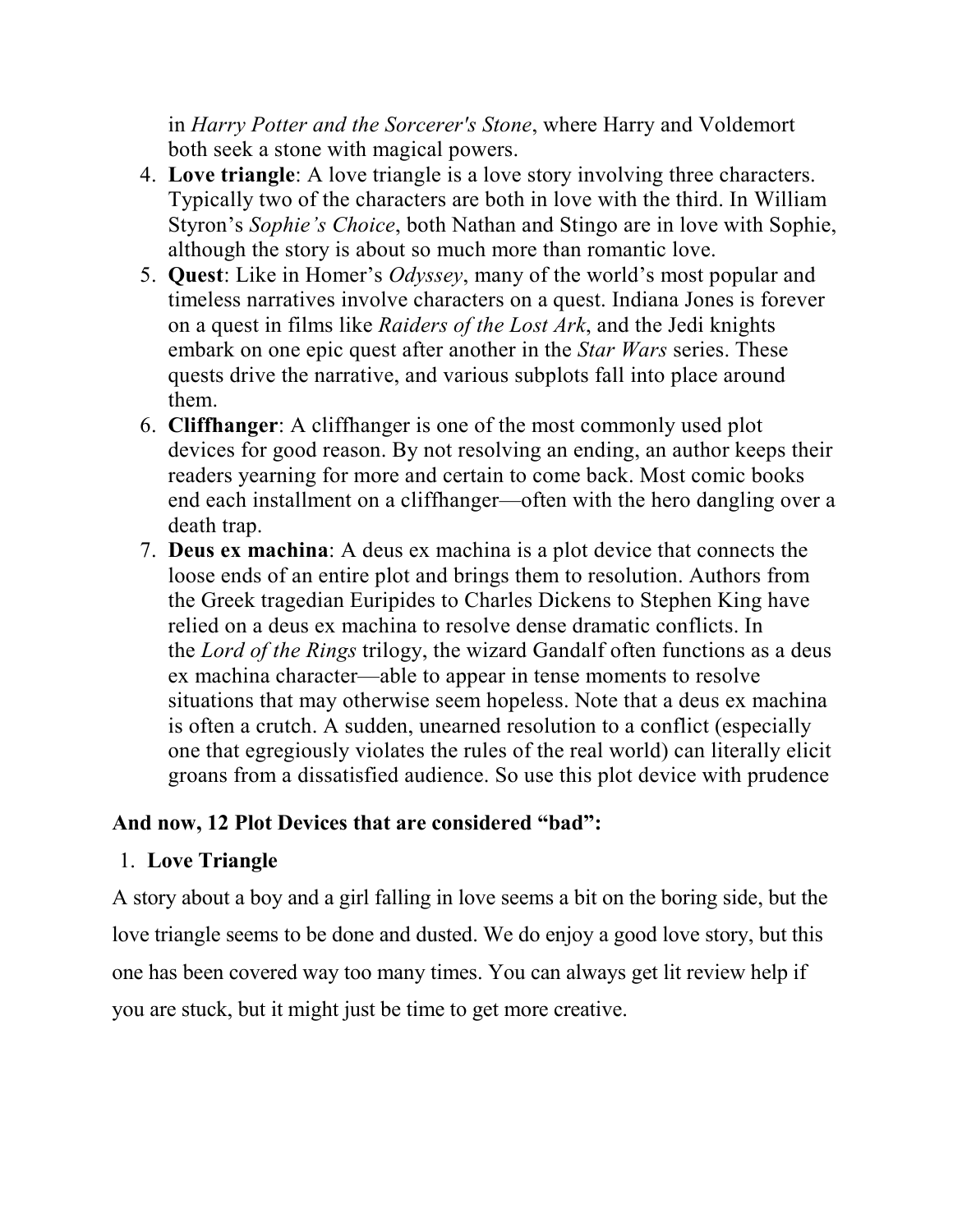# **2. The evil one**

Good thrillers go a long way in literature and that is because we love the thrill of them being defeated. When creating an evil or bad character, make sure to give some personality. No one is completely evil, so add some spice just to make the reader relate to the character.

# **3. Average person takes the crown**

There is something about an average person who suddenly discovers that there is something special about him / her. We all wish that this could happen to us, but this has been one of the most overused tropes.

# **4. Ugly turned beauty queen**

The [story of the ugly duckling](http://www.umich.edu/%7Echildlit/UglyDuckling/display1.htm) has been around for ages and it is time to stop. The story of a girl who is considered less than attractive goes on to become prom queen is not original at all. Hiring literature review writing services can help writers discover their own originality.

# **5. Cop falls in love with criminal**

A lot of shows on television might have killed this one for writers, but it is overdone. The cop looks for a suspect, only to find that there is a spark between the two of them. This does not even happen that often in real life, so many we should stop.

#### **6. Save the world**

The hero who saves the world is definitely overused. When you start reading these types of books, you can already predict the ending. This does not add any excitement, which might be what the writer had in mind.

#### **7. Back to my small town**

This person is from a small town but moves to the city. Once they have reached success, they return to their home town for some reason. Usually, this is when the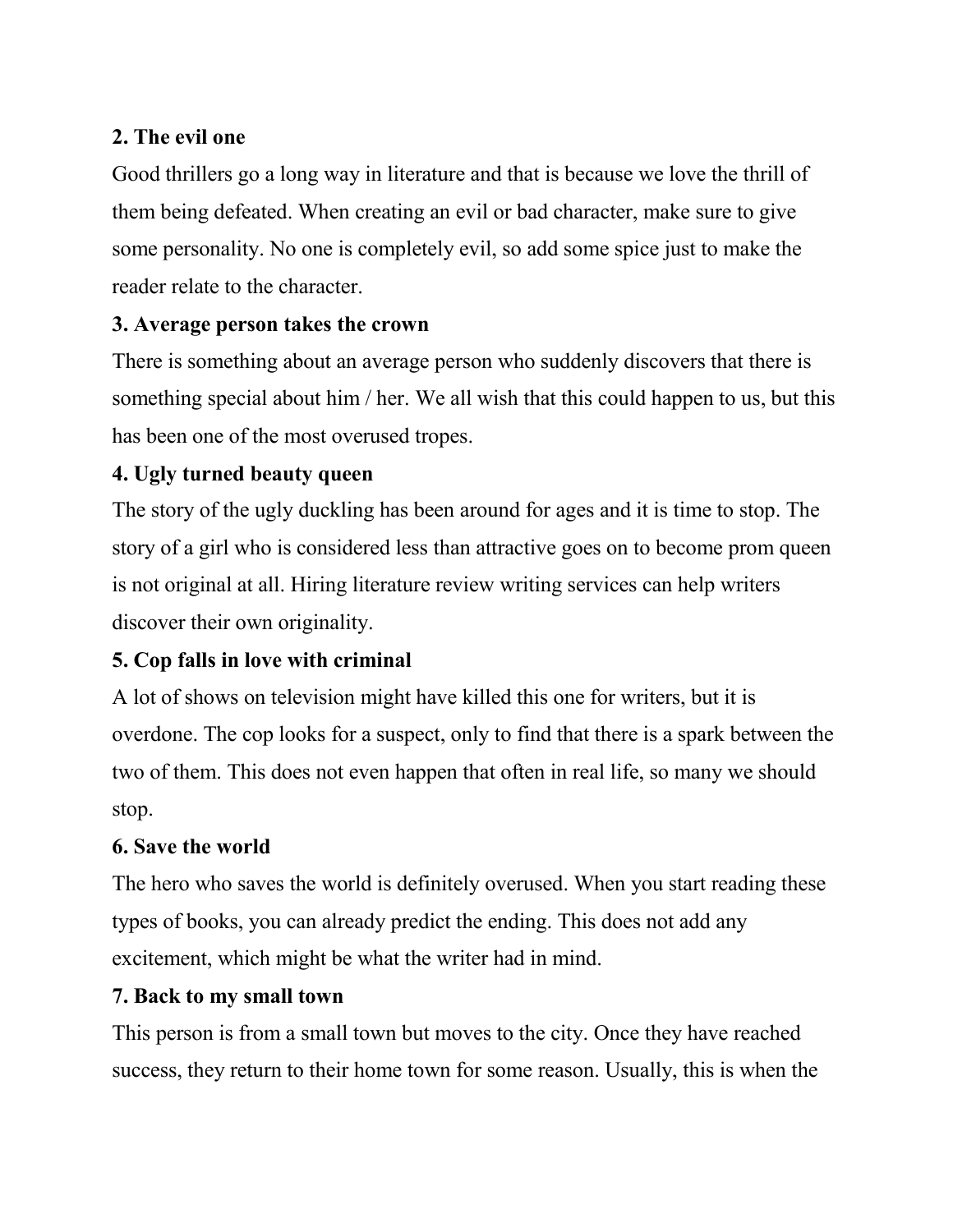parents have died. Then eye contact with the school sweetheart results in magic and they live happily ever after.

# **8. The sheriff**

In a small town, there is this cowboy cop who seems to be undefeated. He always wins over the bad guys, until an entire army decides to take over the town. The rest of the town gets involved in helping, but ultimately the sheriff with his cowboy hat wins the day. This has been over used for ages.

#### **9. The conspiracy**

We love conspiracy theories, but if it involves a secret weapon that is about to destroy the earth, you might want to rethink that plot. Literature review writers would probably advise the same.

# **10. Vampires are just normal people**

After Twilight became a hit, everyone seems to be into writing about vampires. The vampire who is actually just a normal person who falls in love has been covered enough. Sure, this book sold a gazillion copies, but that is because at the time, it was in fact original.

# **11. Falls in love with the unnoticed**

This story begins with someone shy who is in love with a girl. After some time passes, the girl notices this strange looking character and suddenly realizes that she is in love with him. Let's just stop right there and move on to the next plot.

# **12. The airport rush**

I think movies killed this one for us, so using it as part of your literature might be a bore. The person only realized that in fact, the person about to board a flight is the love they did not see. Come on people, we can do better than this. Then this is followed by the rush to the airport, where they just make it in time to tell the person not to leave. We get it. Airplane companies do delay flights for love sake.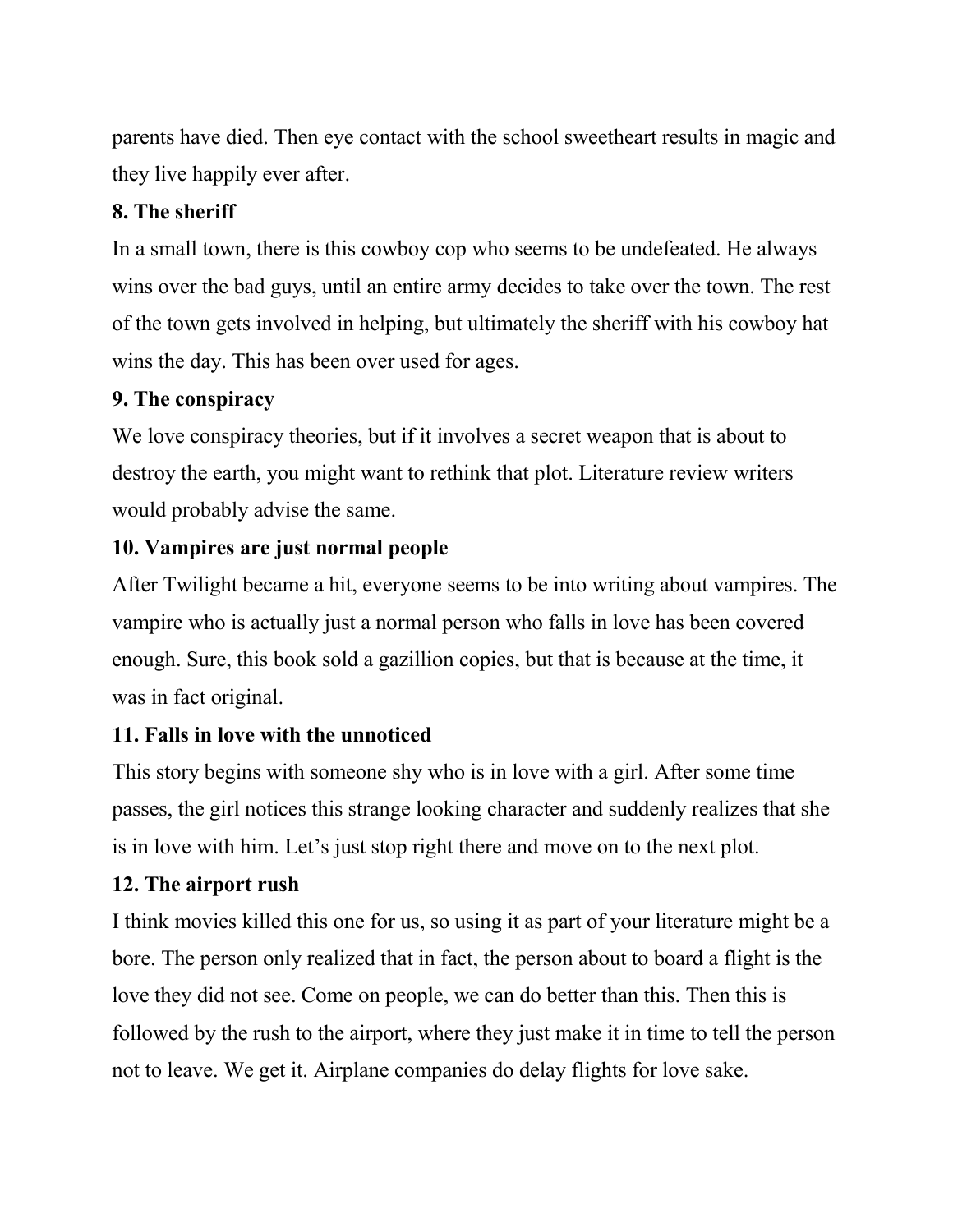#### **Conclusion**

None of these are bad writing, but they've just been overused. If your story does include these, you might want to add a surprising twist, just to keep the reader intrigued.

Finally, there are Tropes.

"Trope" has become something of a dirty word in the world of storytelling, but it's important to remember that almost every aspect of a story is a trope in some way. While the original definition was the use of figurative language, it has since become a device, motif, or cliché seen commonly across various creative works. Even trope subversion is, in itself, a trope!

It can be hard to not get defensive if someone accuses your work of being "tropey," but try to remember that they're using the description as a sort of short-hand. They *could* be using it as an insult. Or they could mean they found the story to be predictable. Or boring. Maybe they thought a certain aspect would have been better if it used a different trope or a trope subversion. Maybe they even meant it to mean they thought the story had some of that old-school campy fun that can be seen in some re-runs of Scooby Doo, Star Trek, and Twilight Zone.

Unless the person calling your work "trope-y" is a critique partner, beta-reader, or editor, then try not to worry about what they meant. If the person was one of those, then you are most certainly allowed to ask for clarification.

And just because one person doesn't like the Trope you used doesn't mean it's not someone else's favourite Trope.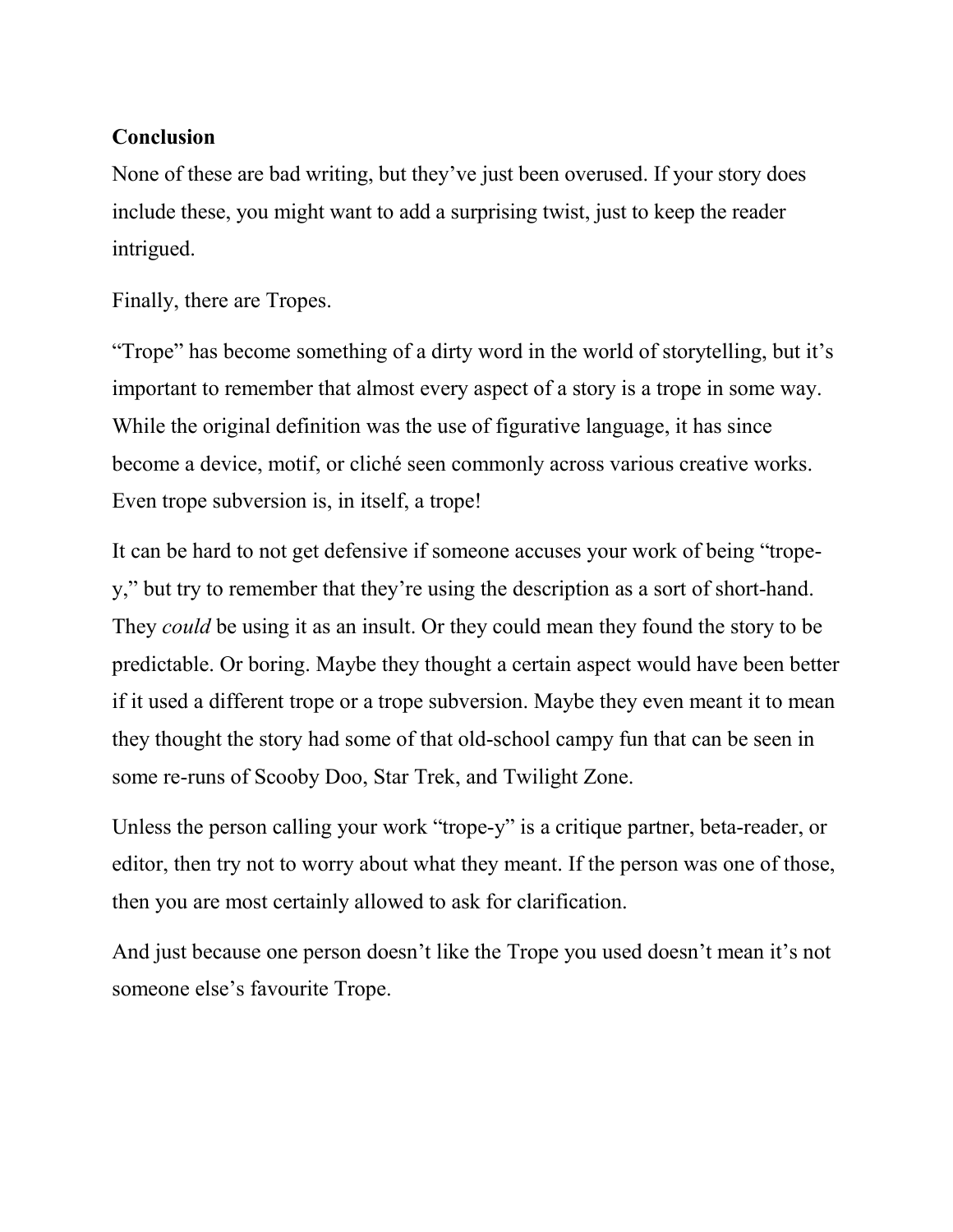And yes – the word "trope" is often exchanged with the term "plot device". However, the difference is that all Plot Devices are Tropes, but not all Tropes are Plot Devices!

Some common Tropes:

- Chosen One
- Damsel in Distress
- Femme Fatale
- Girl Next Door
- Mad Scientist
- Wise Old Man
- Dumb Muscle/Jock
- Antihero
- Achilles Heel
- Adults Are Useless
- Big Bad
- Bigger On The Inside
- Boss Battle
- Cowardly Lion
- Creepy Child
- Defends Against Their Own Kind
- Decoy Protagonist
- Evil Is Sexy
- Evil Laugh
- Face Death With Dignity
- Good Cop Bad Cop
- Comic Relief Sidekick

And many more…

- Humans Are The Real **Monsters**
- I've Got A Bad Feeling
- Jerk With A Heart Of Gold
- She Doesn't Know She's Beautiful
- Love Triangle
- Love At First Sight
- Found Family
- Enemies-to-Lovers
- She/He's Like My Sister/Brother
- Scrappy Mechanic
- Wizards In Pointy Hats
- Dragons
- Last Stand
- Rousing Speech
- Character Removing Impossible Number Of Weapons
- Redemption Arc
- Secret Royalty
- Magical Academy

And that's about all the time we have! If you have some questions for us, please feel free to linger a bit, if you don't have another session to get to. As I said at the beginning, this session was recorded (hopefully I clicked the right button to do